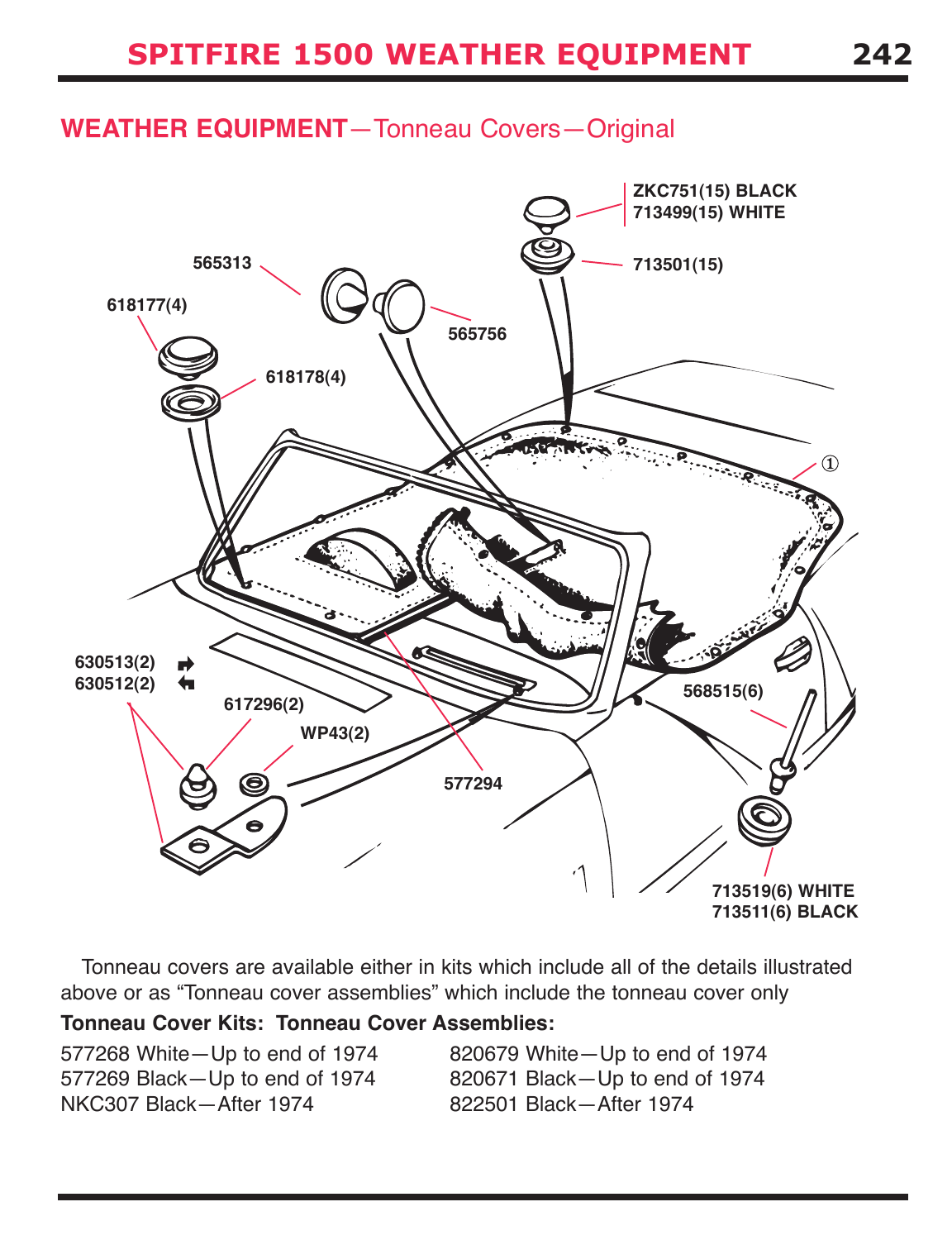#### **weatheR eQUipMeNt**—Tonneau Covers



We have sold Robbins tonneau covers to many, many Triumph owners over the years, and the satisfaction level with these covers is very high. They are the same high quality as the Robbins convertible tops which we also sell. They are available in a great range of colours at additional cost, but we keep black, white and tan tonneau covers in stock at The Roadster Factory. Free samples of Robbins materials are available in the colours of your choice upon request by mail or by phone.

| Part No.     | <b>Description</b>                                     |
|--------------|--------------------------------------------------------|
| RBTCH1212/AB | Robbins Tonneau Cover, black, Spitfire mk.4-1500       |
| RBTCH1212/AT | <b>Robbins Tonneau Cover, tan, Spitfire mk.4-1500</b>  |
| RBTCH1212/AW | <b>Robbins Tonneau Cover, white Spitfire mk.4-1500</b> |

Tonneau Covers are also available in British Everflex material and Sunfast Canvas Material.

| Part No.      | <b>Description</b>                              |
|---------------|-------------------------------------------------|
| RBTCH1212/AEV | <b>Tonneau Cover, British Everflex material</b> |
| RBTCH1212/ASF | Tonneau Cover, Sunfast canvas materia           |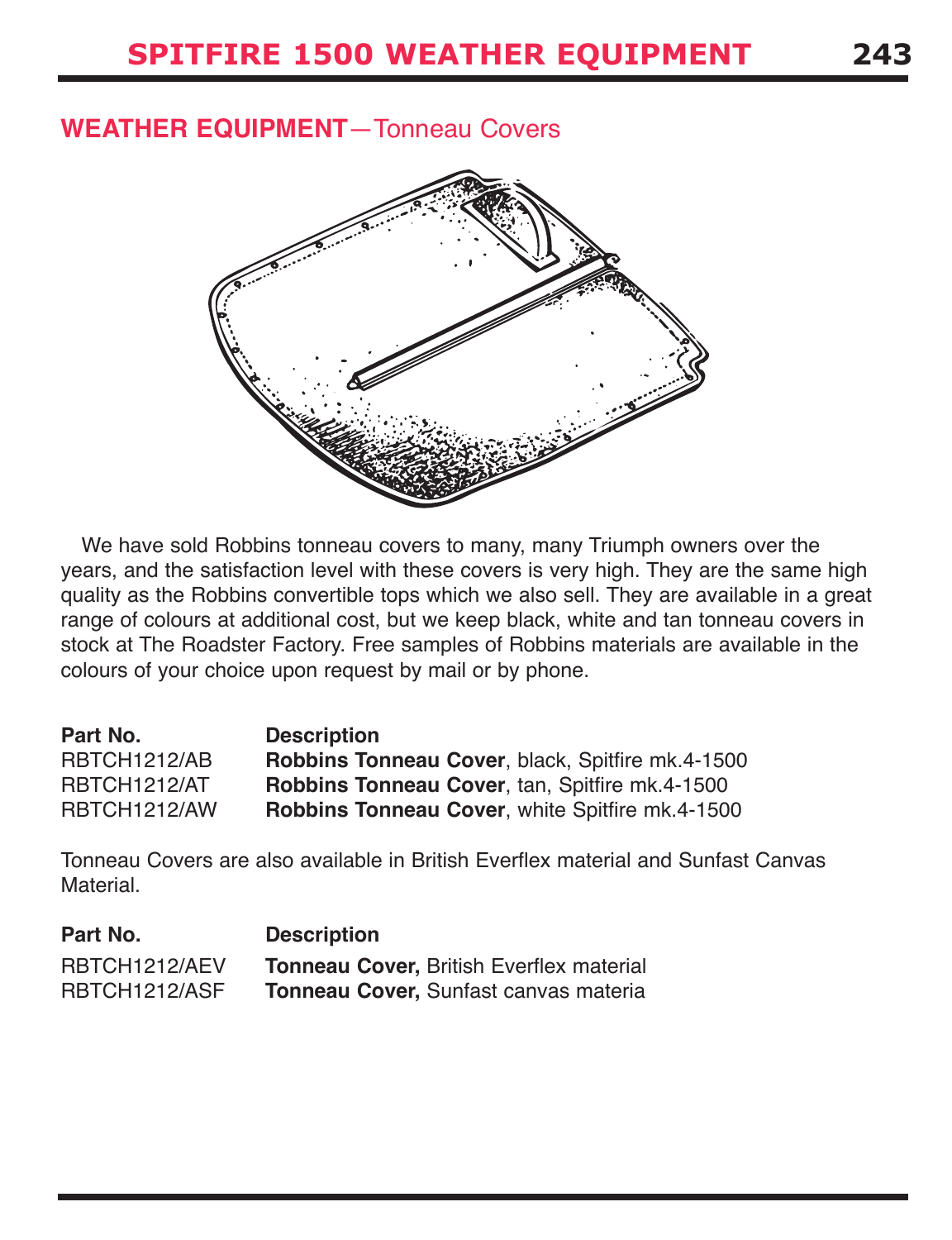### **weatheR eQUipMeNt**—Hood Sticks (Convertible Top Frame)



Complete hood kits, includeing all of the items shown in this and the following two drawings, are listed below:

| Part No.      | <b>Description</b>    |
|---------------|-----------------------|
| <b>NKC343</b> | <b>White Hood Kit</b> |
| RTC2376       | <b>Black Hood Kit</b> |

Mid 1976 model year.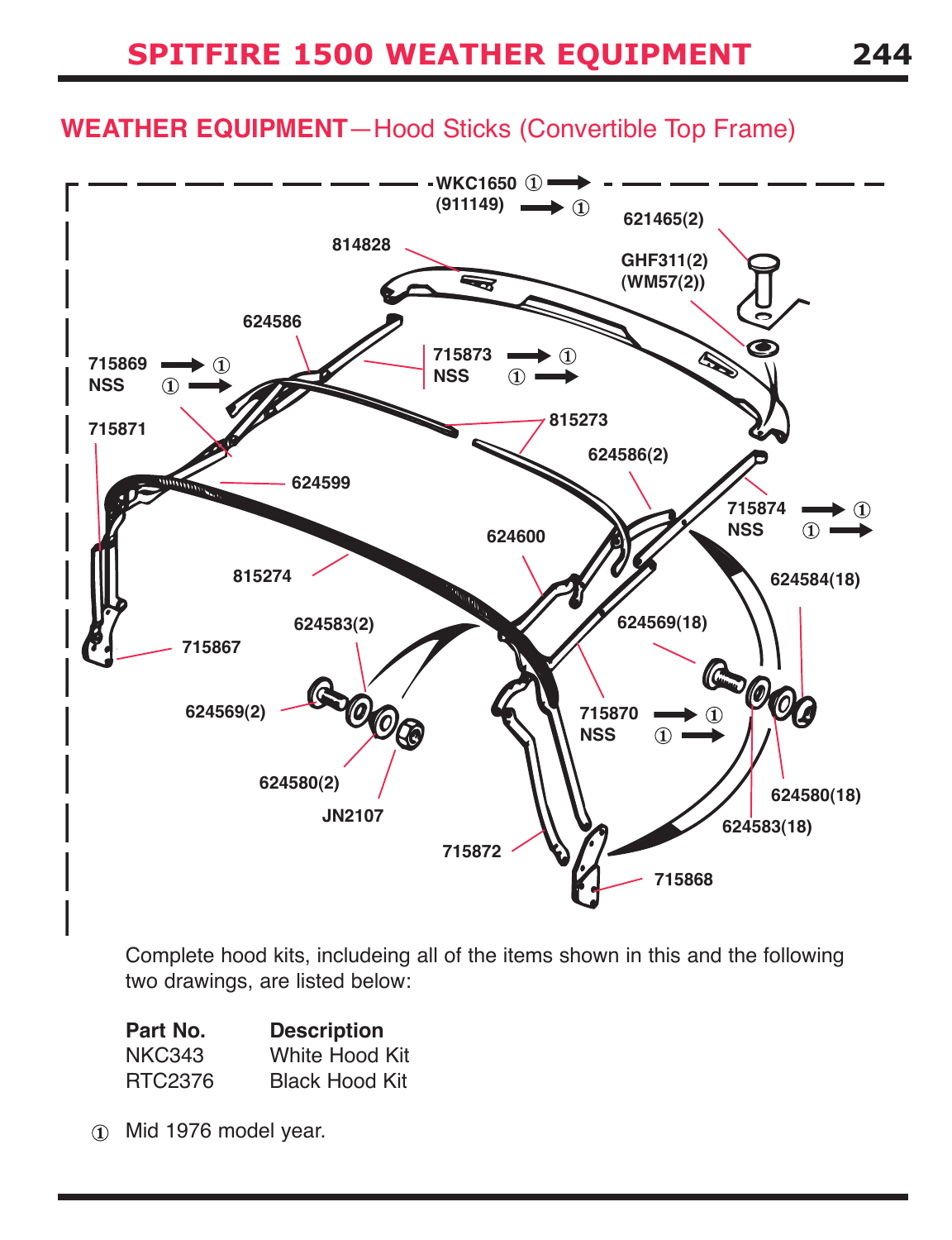## **weatheR eQUipMeNt**—Hood Cover (Convertible Top)—Original



Tops are listed as follows:

| Part No.       | <b>Description</b>                       |
|----------------|------------------------------------------|
| <b>XKC1781</b> | Convertible Top, black, original factory |
| 822379         | Convertible Top, white, original factory |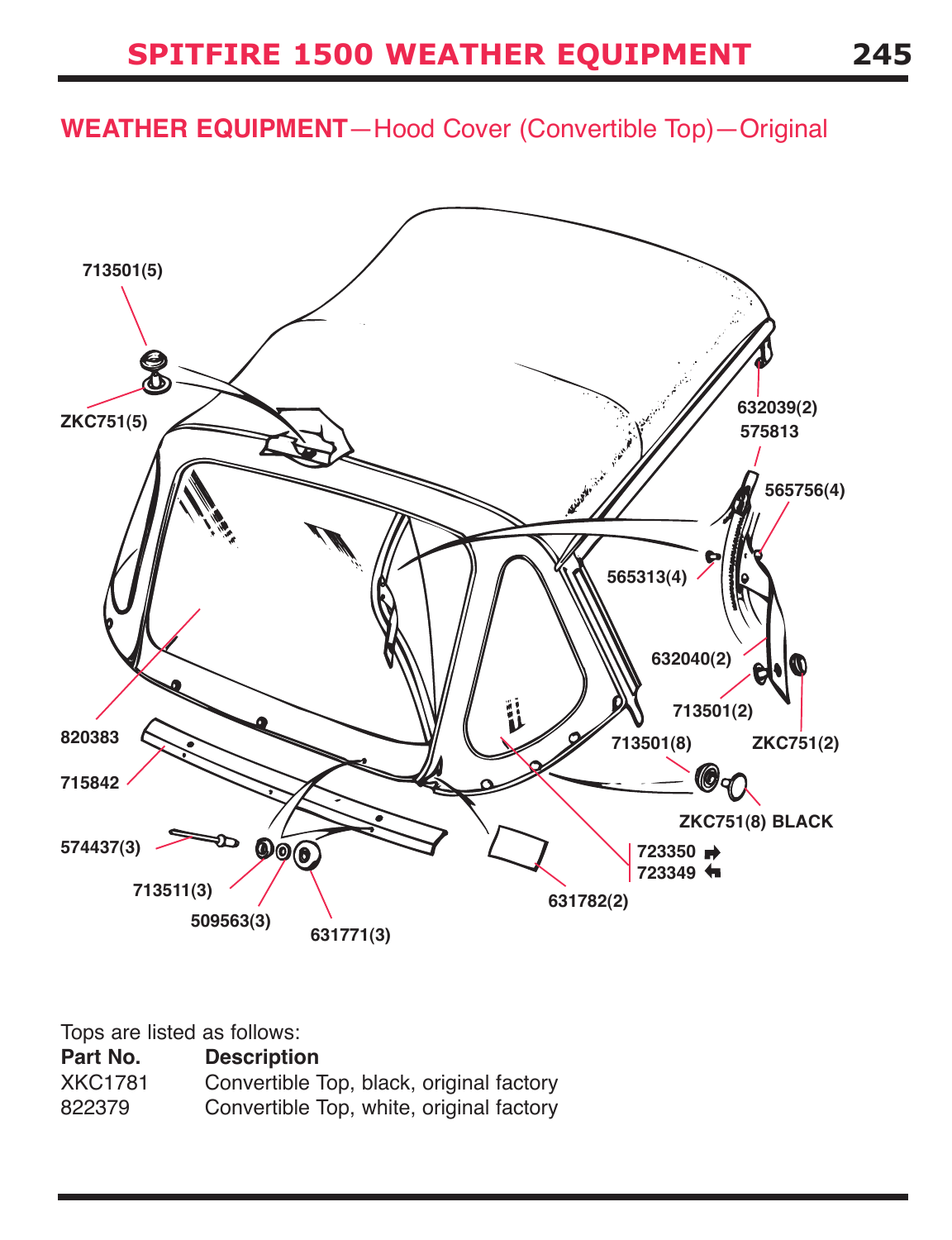### **weatheR eQUipMeNt**—Robbins Convertible Tops



The Roadster Factory has been handling Robbins brand convertible tops for a number of years, and we have seldom handled any product which generated such a small number of complaints. The quality and the fit is superb.

Robbins tops for Spitfire applications are available from stock in black, white, and tan. Also available on a special order basis are grey, bisque (rawhide), burgundy, and dark blue. Please inquire about these colours. Free samples of Robbins materials are available upon request. All of these tops have zip-out rear windows.

| Part No.        | <b>Description</b>                                        |
|-----------------|-----------------------------------------------------------|
| <b>RB2212/B</b> | Robbins Convertible Top, black, Spitfire mk.4-1500        |
| <b>RB2212/W</b> | <b>Robbins Convertible Top, white, Spitfire mk.4-1500</b> |
| <b>RB2212/T</b> | <b>Robbins Convertible Top, tan, Spitfire mk.4-1500</b>   |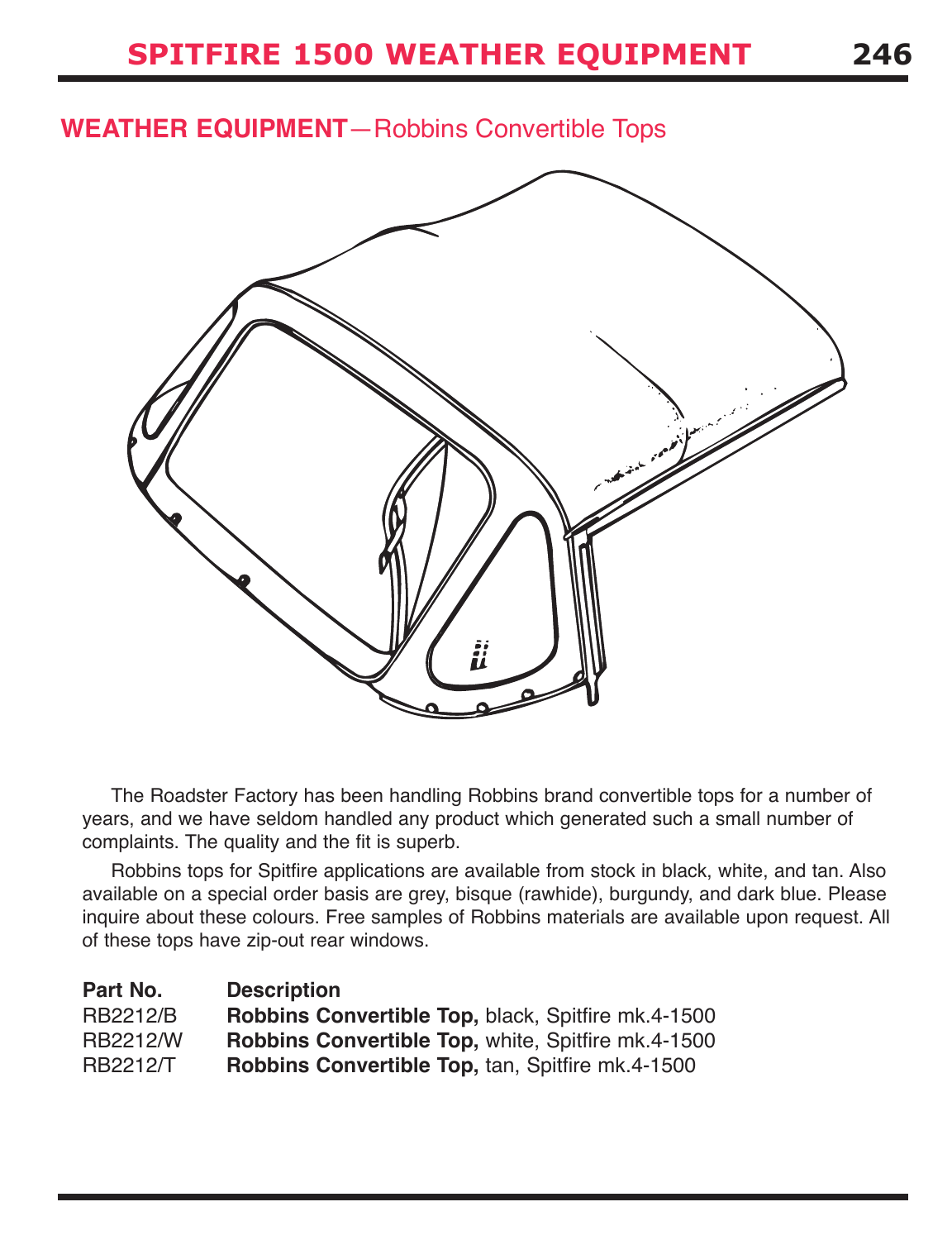

- $\Omega$ Non-U.S.A. models.
- Alternative fittment (not interchangeable)Mid 1976 model year  $\circled{2}$
- $\circled{3}$ Mid 1976 model year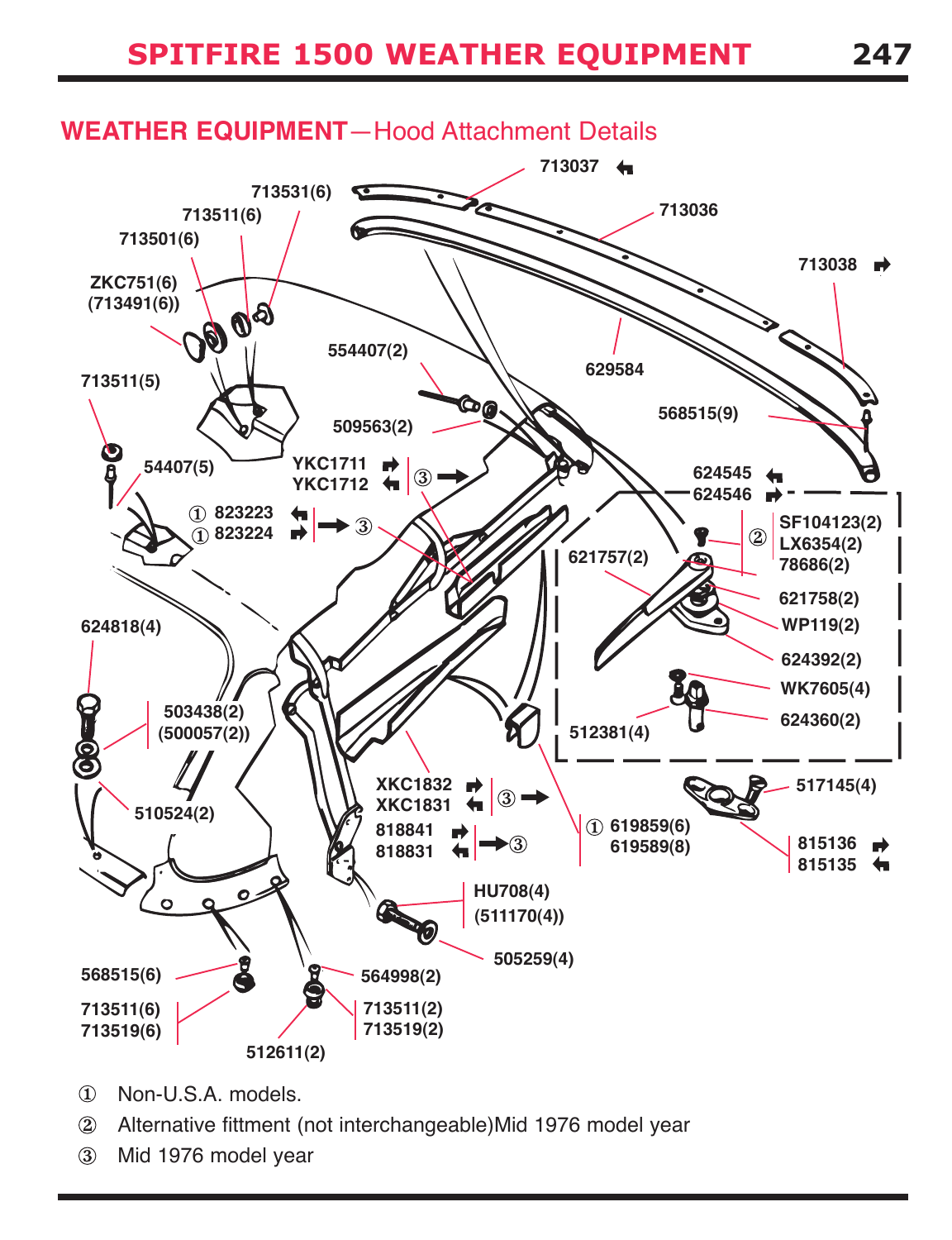#### **weatheR eQUipMeNt**—Hood Stowage Cover



822404 (Beige), 822401 (Black) Hood Stowage Cover, for use with soft top  $\circled{1}$ 822434 (Beige), 822431 (Black) Hood Stowage Cover for use with hard top  $(2)$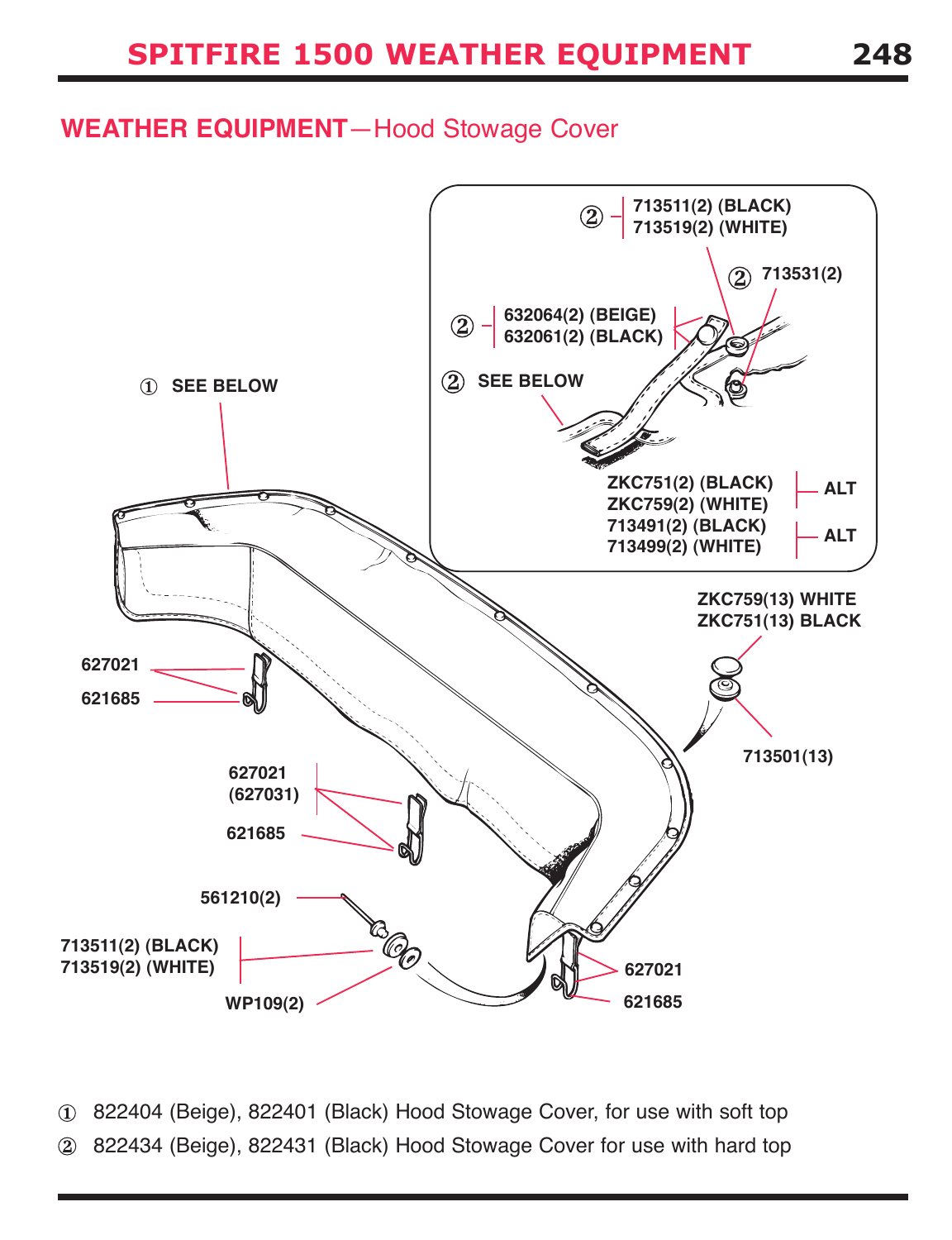### **haRD top**—Hardtop Assembly

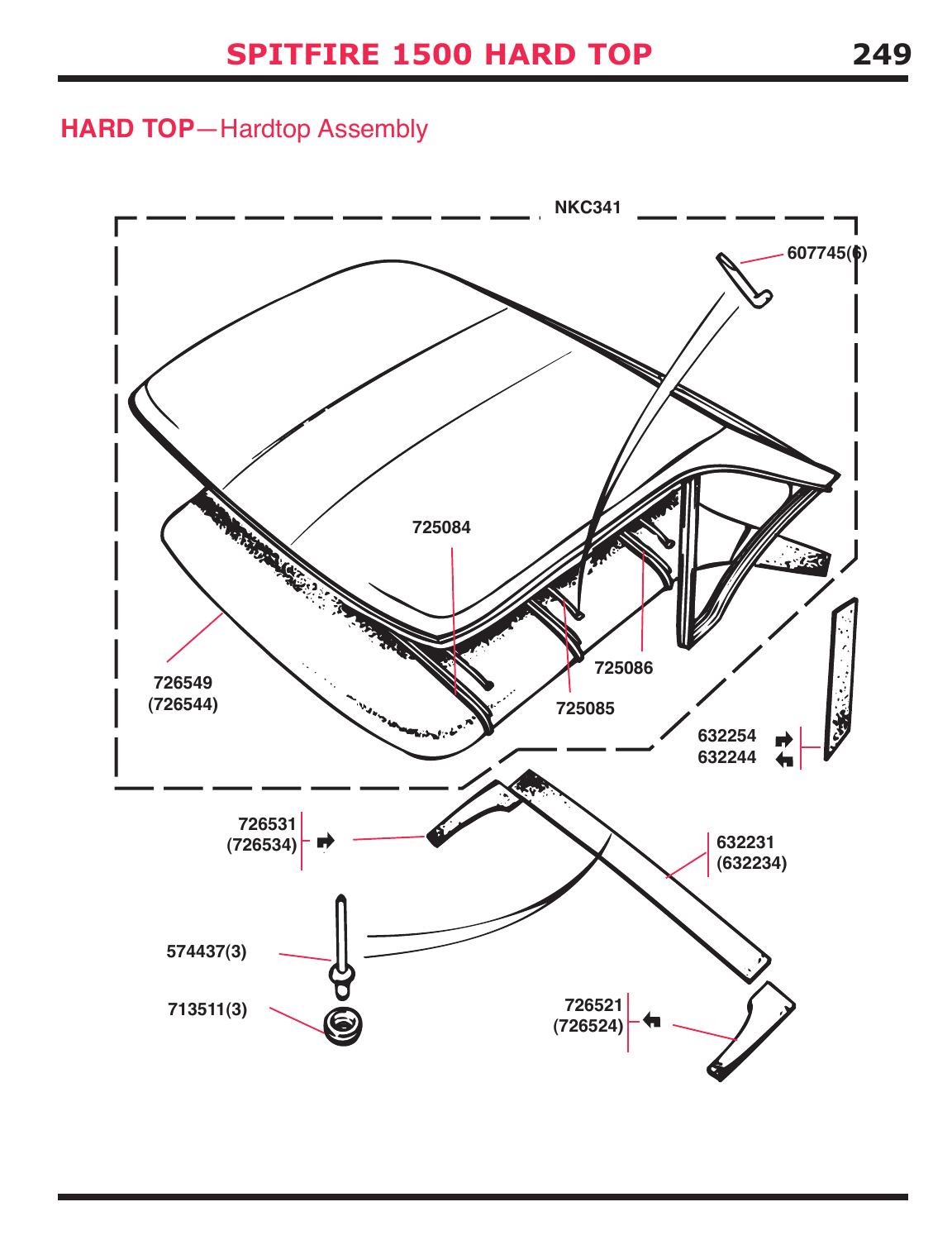### **haRD top**—Hard Top Glass and Glass Seals

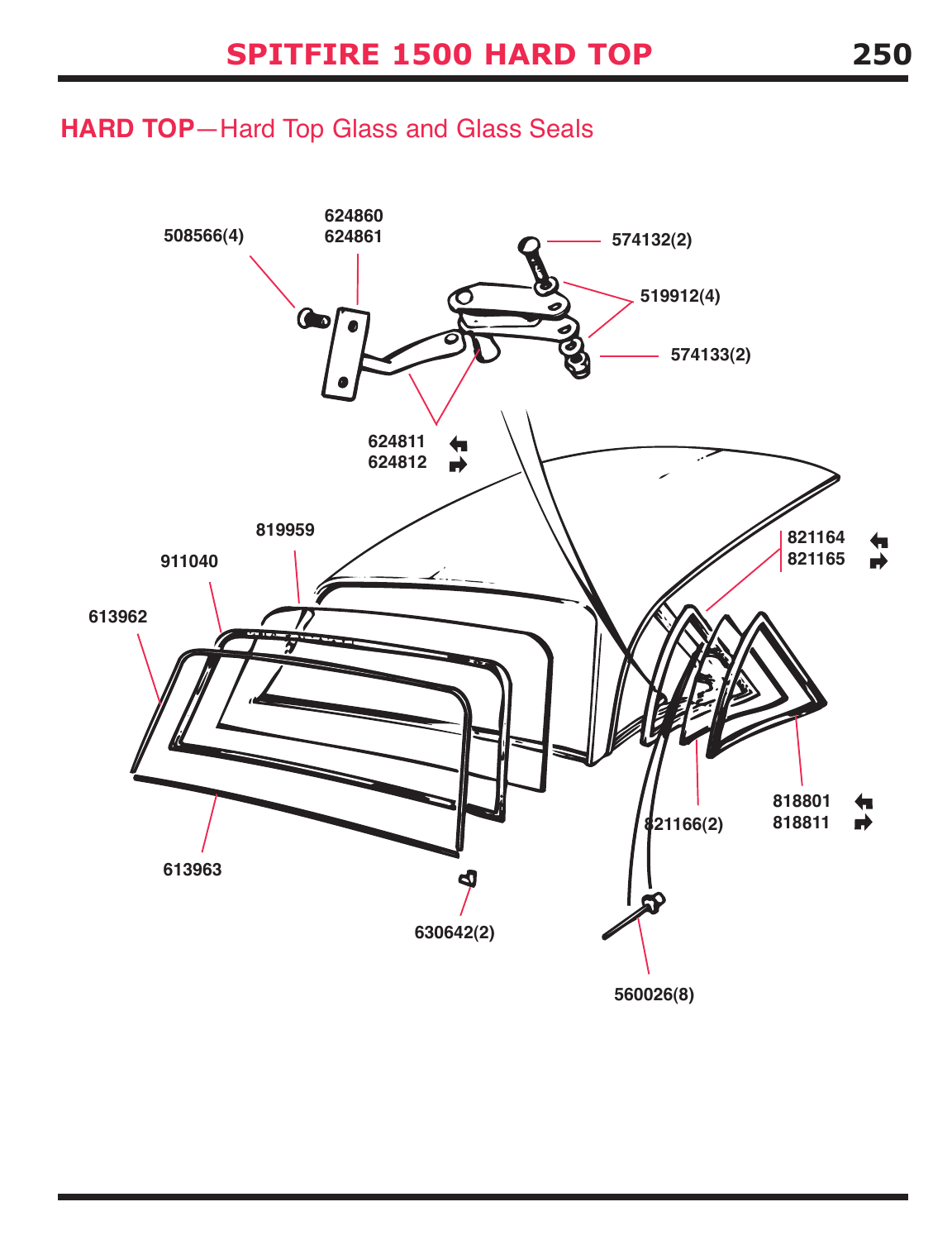# **haRD top**—Hard Top Seals

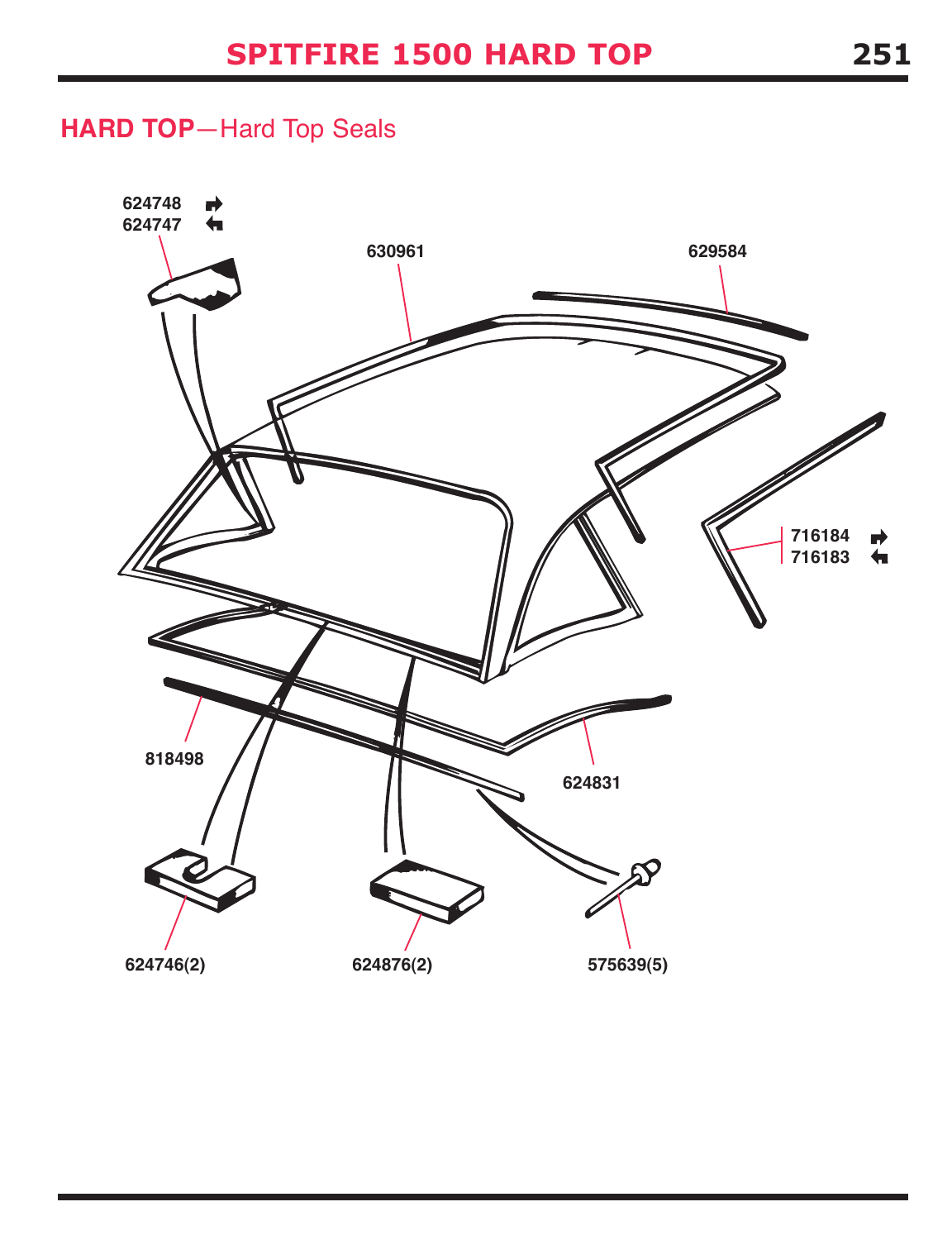### **haRD top**—Hard Top Attachment Details



- 1 Required when soft top is also fitted.
- 2 Required when soft top hood is not fitted.